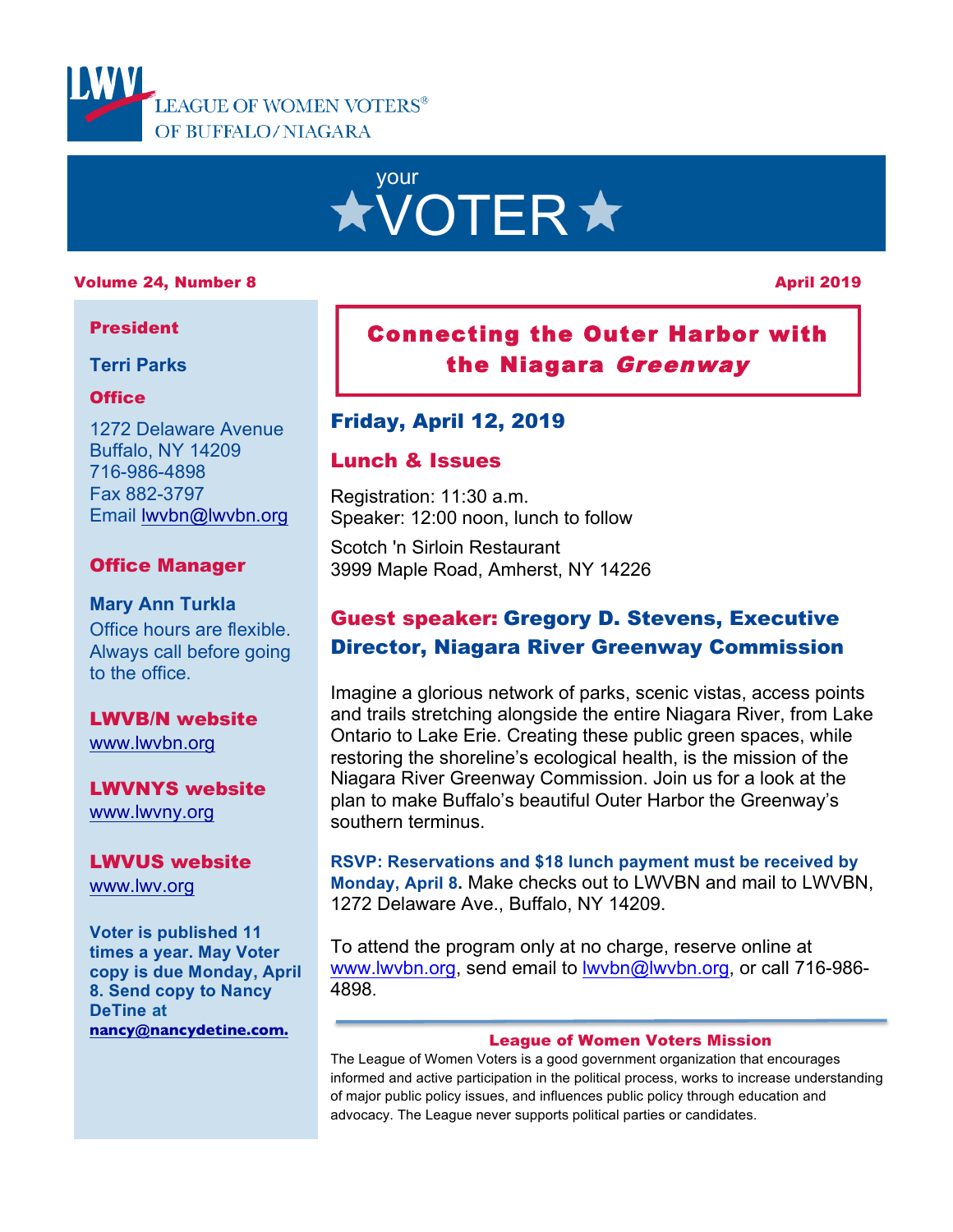### **President's Report and Board Actions**

The League of Women Voters of Buffalo/Niagara usually sends an Annual Appeal request each February to coincide with the national League's anniversary. This year, we sent you an invitation to our May 4 event to honor 100 years of the League of Women Voters of New York State with opportunities to make a patron donation. We decided not to request an Annual Appeal donation at this time, but hope you'll make a donation of an amount you choose by returning the invitation form. We also hope you'll join us for the celebration! All donations received will be used for the League's education efforts.

This edition of Your Voter includes the first of two installments of a brief history of our local League(s). It will be included in a publication about the current Leagues in New York State that is being produced by the League of Women Voters of New York State.

The Nominating Committee submitted a slate of officers, board members and Nominating Committee members at the March board meeting. We'll publish it in the Annual Meeting booklet that will accompany the May Voter and hope you'll join us on June 1, 2019, at the Fairdale Banquet Center for the Annual Meeting. We have much to celebrate!

Our presence at each naturalization ceremony has a dual purpose. We inform new citizens of the importance of voting and we register new voters. We're proud that voter registrations have increased to an average of 95% since we began distributing registration forms and LWVBN pens prior to the start of the ceremonies with the assistance of our Board of Elections partner, Bob Hellwitz. This effort requires our volunteers to spend more time at the ceremonies (often three hours), mainly at the U.S. Court House in downtown Buffalo. Because downtown parking fees increased dramatically this year, the board approved reimbursement of up to \$20 for parking expenses for volunteers for each ceremony they attend. Pat Wille will note the increase in her reminders to volunteers. We provide volunteers for an average of three ceremonies each month and appreciate the dedication they show to this important League activity.

*Terri Parks*

### Important Notice: Is This Your LAST Voter?

Members who have not renewed for the 2018-2019 membership year are receiving their last edition of the Voter. We will notify you electronically of League events unless you notify the League office at lwvbn@lwvbn.org to remove your name and email contact from our list. Of course, we'll be very happy if you rejoin the League at any time.

### **Great Decisions**

As you now know, Buffalo weather did not cooperate and I'm glad our members were willing to go along with the decision to postpone our first session for the 2019 Great Decisions until, again hopefully, Thursday, April 4, from 10 a.m. to noon at 1272 Delaware Ave. I'll reiterate my words in the March Voter as I look forward to exchanging the briefing book you ordered for the price of \$29.80 and setting up facilitators for the eight topics. Also, the spring updates have arrived.

*Bernice Baeumler, 876-0672*

"Learn from the mistakes of others. You can't live long enough to make them all yourself." - Eleanor Roosevelt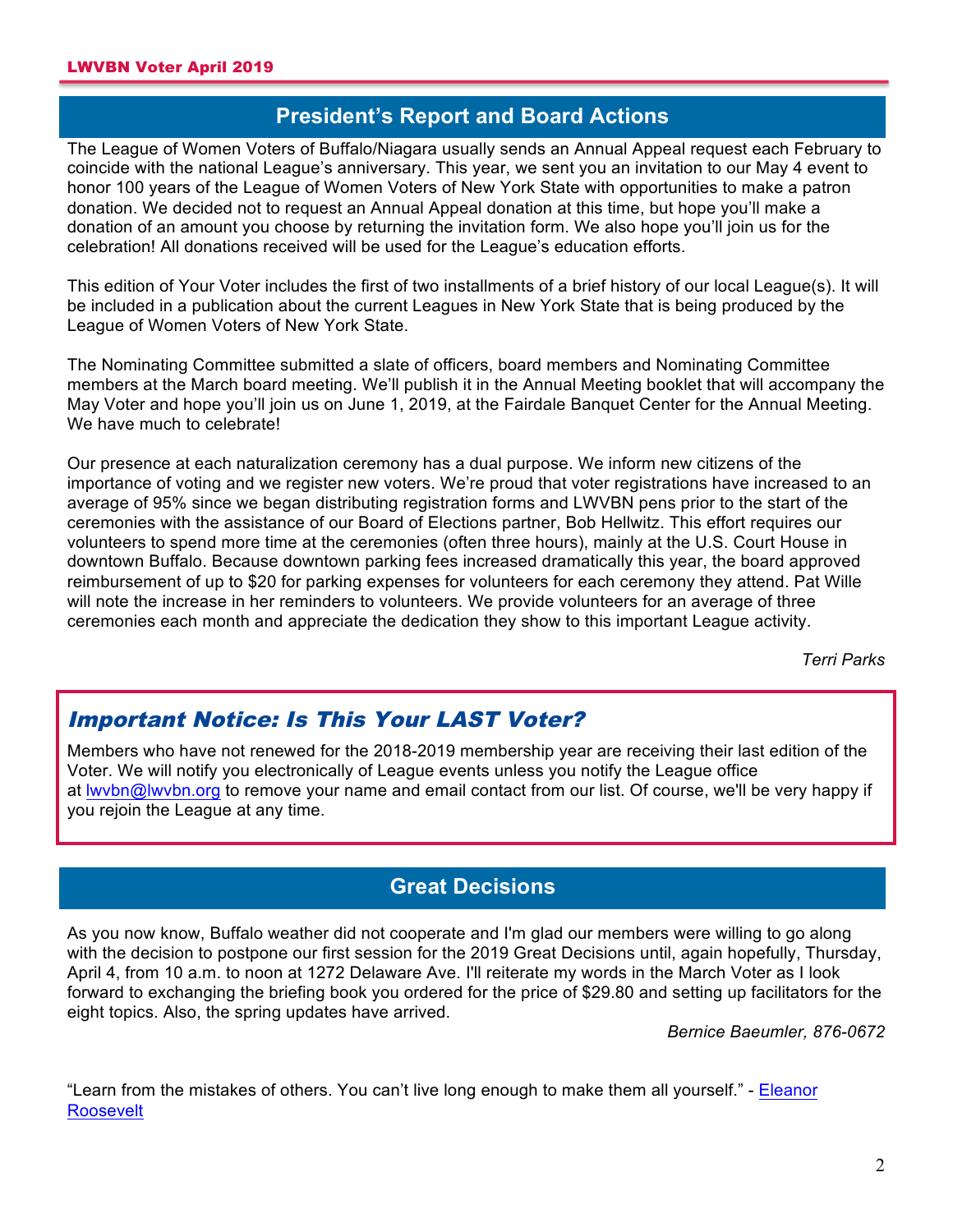### *An Afternoon with Eleanor*

#### **Join us May 4 to celebrate LWVNY's centennial!**

One hundred years is a milestone to celebrate – for a person, a thing, an institution, an idea. This year is the centennial of the **League of Women Voters of New York State**.

We invite you to join us at the Garret Club on *Saturday, May 4, from 4 to 6 p.m.* for a 100th anniversary celebration cocktail party! See the enclosed invitation for important details.

The League in Erie County, also founded in 1919, was known as the Erie County League of Women Voters in its early years. Not only has the League persevered for a century, but the ideas on which it was founded – educating the public, influencing public policy, supporting good government – are as relevant today as they were in 1919.

On May 4, we will step back in time as Denise Reichard presents a creative dramatic portrayal of one of history's most extraordinary women – **Eleanor Roosevelt**. An influential leader during the early years of the state League, which she served as vice chair of Legislative Affairs, Mrs. Roosevelt worked tirelessly to promote women's roles in politics. You will thoroughly enjoy gaining insights into her personality and experiences.

Ms. Reichard has presented the stories of history's great women for three decades. If you have seen one of her many portrayals, you know you are in for an exceptional experience. If you haven't, you won't want to miss this chance to enter the historical context she creates. We all will be entertained and educated.

We are delighted to have our celebration at the Garret Club, a historic women's clubhouse in a historic residential area in the heart of the Elmwood Village in Buffalo. A large, gracious building designed by architect E. B. Green in 1929, the Garret Club was recently added to the National Register of Historic Places.

Please join us (bring friends!) as we raise a glass to the centennial of the **League of Women Voters of New York State.** Send your reservation form today!

*Lyle Toohey, Centennial Celebration Chair*

### **Naturalization Ceremonies**

The February 26 ceremony at Albright-Knox Art Gallery hosted the largest number of new citizens to date in the Buffalo area – Sharon Cramer and Marilee Keller welcomed 125 new citizens! On March 4, Janet Goodsell and Judy Weidemann welcomed 51 candidates for citizenship at West Seneca West High School.

*Patricia Wille, Volunteer Coordinator for Naturalization Ceremonies*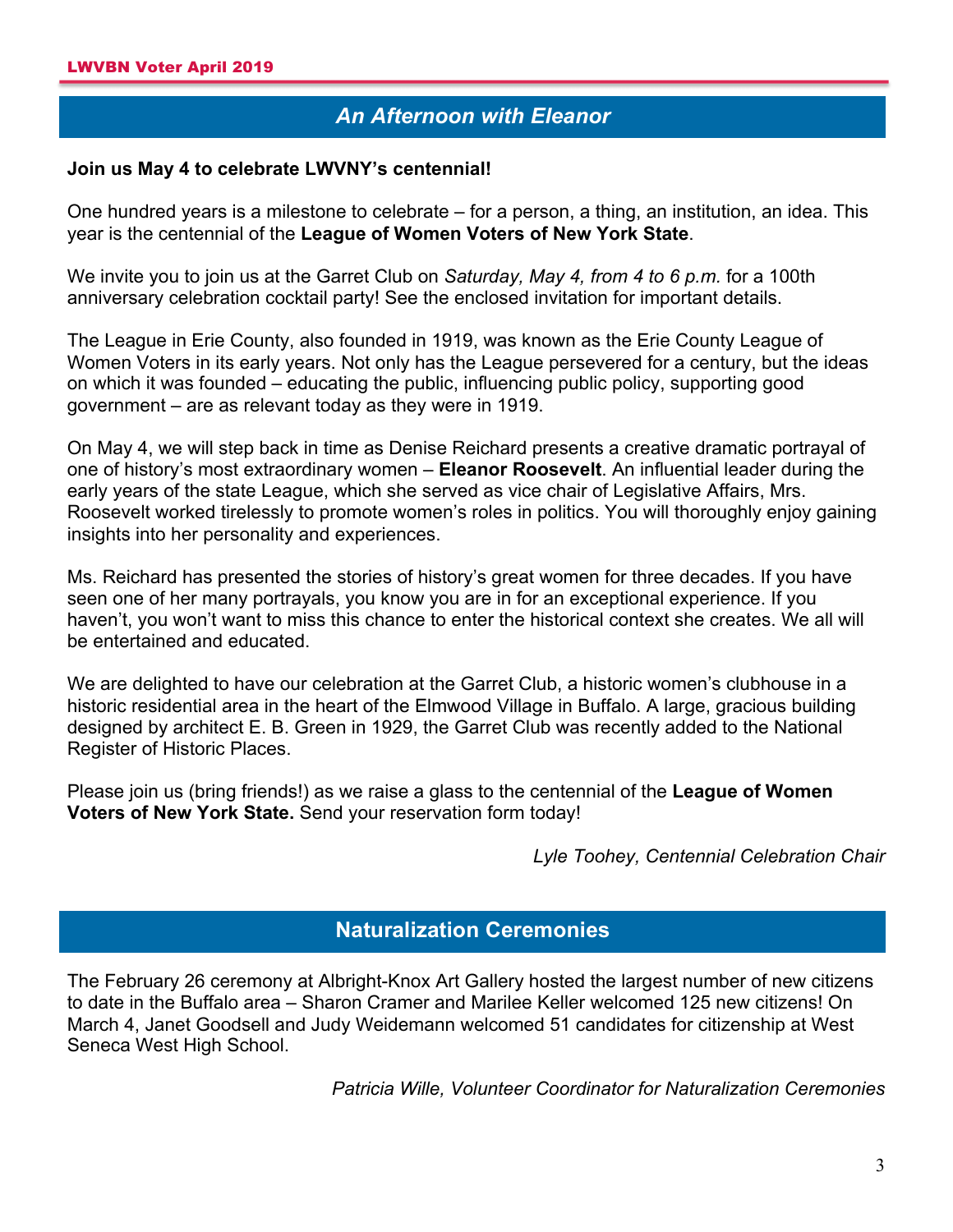### **Election Services**

The first order of business for our committee is to thank Nora Mikes and her family for their dedication and hard work in getting out a mailing in a timely fashion so that no dates for a BMHA site nominations meeting would need to be changed. A huge "thank you" to all of the family that participated.

The committee completed a nominations meeting at the Stuyvesant site. Some of us may remember the glitzy and glamorous Stuyvesant hotel, restaurant and bar with the revolving dance floor. Later in the month, we traveled to Bailey Avenue for a nominations meeting at the Msgr. Geary Apartments. This site also has a history – Bailo's, a neighborhood restaurant famous for its gigantic roast beef sandwiches, was previously located here.

Judy and I appreciate everyone's kind thoughts.

*Alan Dozoretz, Chair*

### **Become a Poll Worker**

The right to vote is one of our nation's oldest and most important entitlements, and with this right comes responsibility. Free and open elections are the basis on which this country was formed and the Erie County Board of Elections is committed to fulfilling this responsibility.

*You can make a difference by becoming a poll worker*. You will be paid, and the assignment involves only a few days a year. Erie County residents who are registered voters are eligible to serve.

Get involved and become a proud participant in a process that is the foundation of democracy! For more information, use this link:

https://www.elections.erie.gov/election-poll-workers/become-a-poll-worker/

*Note: The League thanks our friend Bob Hellwitz at the Erie County Board of Elections for inviting our members to consider signing up!*

*Patricia Wille, Volunteer Coordinator for Naturalization Ceremonies*

### Welcome New Members!

We are pleased to add these new members to our League: Sharon Dobkin, Jane Lehman, Jayne and John Mack (family members), Lori and Irelis Reiner (mother and daughter!), and Patricia Timmons. Whether you have joined as individuals, as a family or as a student, we extend a hearty welcome and look forward to meeting you at League programs and activities.

*The Membership Committee*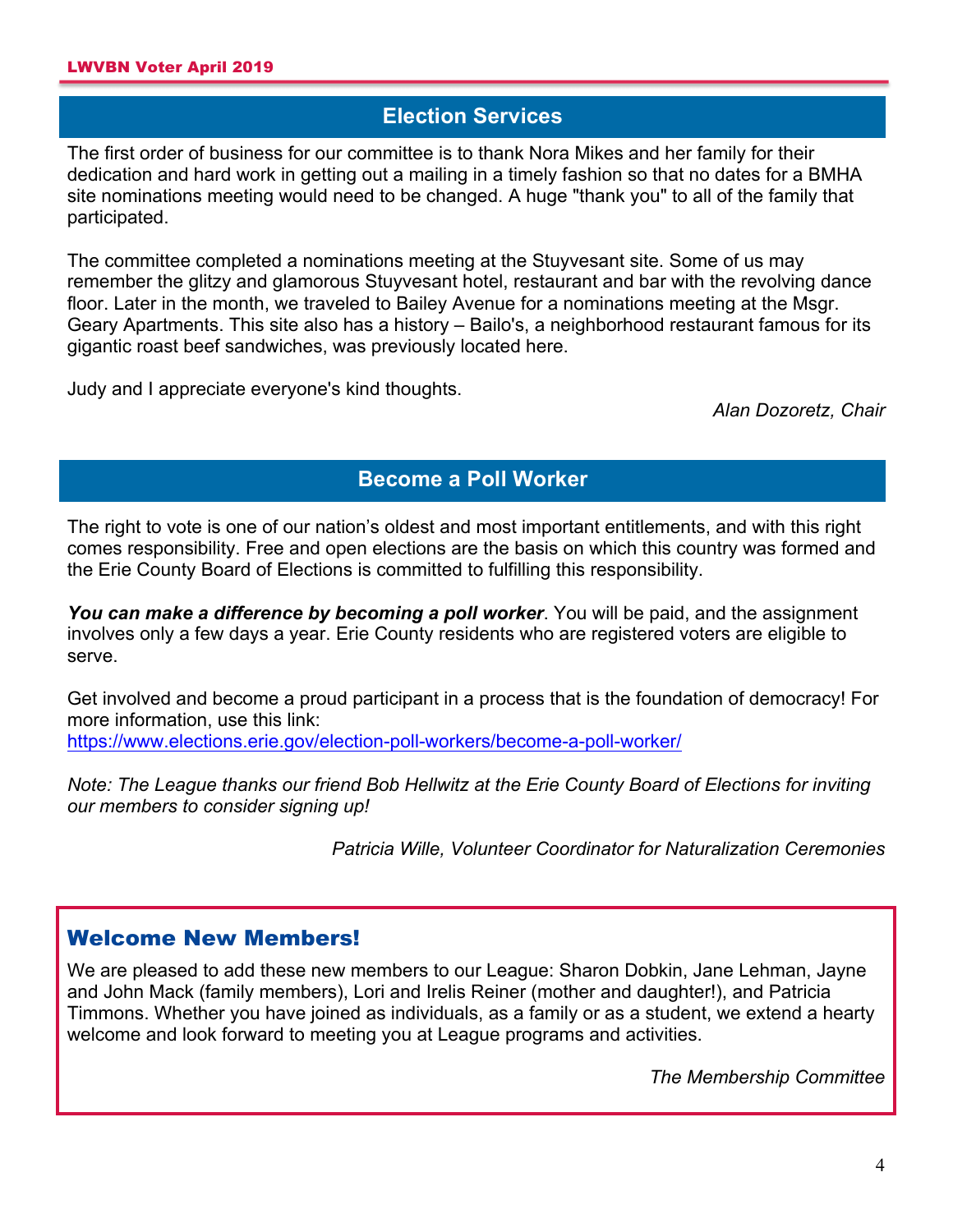### **Our Nuclear Times: Article 16**

#### *An Underground Tale with Four Characters: Chapter 3*

Ms. Splinter wistfully recalled old-time quilting bees and summer county fairs, then suddenly exclaimed, "Fashions have changed! We need new clothes! Luckily, I've been trading homemade pies for fabric scraps from the neighbors. I've got needles and extra strong thread. Instead of another quilt, I'll stitch together original outfits for us all. …"

"Where's that book on climate change? It mentioned increased rainfall intensity and frequency." Mr. Black planned seriously for possible quick getaways. "Anyhow, remember that five-inch rainfall in August 2009? More will come. Lots of rain means lots of erosion. Waterways get wider, deeper, and advance at their heads. Truckloads of sediment get flushed downstream. With the next big storm, we can break loose and ride out with the torrents. Fortunately, Frank's and Erdman are on our sides. … And in a strong earthquake, when this place falls apart fast – *whoosh* – we're out along with a whole mess of others. …"

Ms. Rad spoke. "We'll need lookouts. I have many daughters. Those daughters have daughters and daughters. So, we'll have a trusted network of extra eyes and ears, here and there. We don't want to get caught. Back in the 1980s, a Lake Ontario bounty hunter successfully tracked the footprints of some 'emigrant' friends. … What's beyond belief: a bunch of high and mighty highlevel waste got special treatment and 50-year leases on luxury casks in a nearby gated community."

Mr. Pebble smoothed out a tattered topographic map with the trenches of the SDA clearly marked. "Smuggled in. We need to know the terrain. … We are here. To the east, 1400 feet straight over the plateau, a slope drops 160 feet into Buttermilk Creek. If we wait just a few hundred years, after a dozen landslides, it will come to us. … Or we can trek through deep clay fissures, lenses, and loose layers of till … then follow back alleys and worm holes … a circuitous path with many obstacles. … For now, I say we memorize gully and stream locations. These lead to Buttermilk and Cattaraugus Creeks, then to Lake Erie. …"

And so ends another episode of Trench Number Nine, at the nuclear waste site called West Valley, in Western New York.

*Barbara Frackiewicz*

### Send us your ideas!

What speakers would you like to hear? What programs would you like the League to present? The Issues/Program Committee welcomes your suggestions! And think big – let's consider bringing in a big name. Send your thoughts via email to Marian Deutschman at deutscmt@buffalostate.edu.

*Marian Deutschman, Chair*

#### *Endnotes for Highlights from our History, Part 1*

1. Ellen Taussig, "Women Voters' Diary -- 40 Years of Achievement," *Buffalo Evening News Magazine,* August 20, 1960

2. *Some History of Erie County Council LWV or The way we were since '52*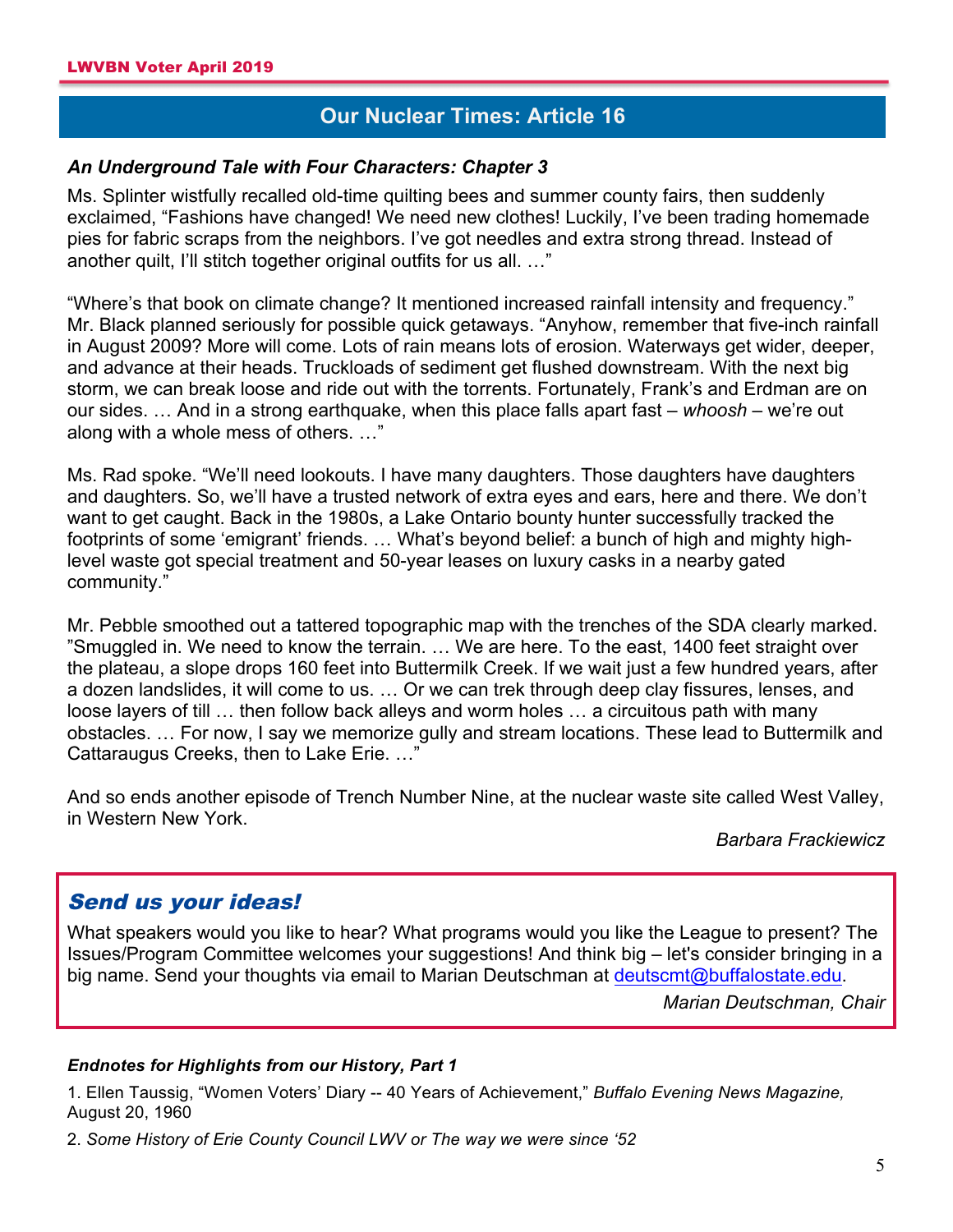### **League of Women Voters of Buffalo/Niagara Highlights from our History**

The Erie County League of Women Voters was christened at the May 27,1919, annual luncheon of the Erie County Women's Suffrage Party according to an article in the Buffalo Enquirer on May 28, 1919. Mrs. James Lee Laidlaw, chairman of the League of Women Voters of New York State, predicted that the National Women's Suffrage Association would merge into the League of Women Voters. Miss Elizabeth Olmstead, chairman of the Erie County League of Women Voters, introduced the speakers at the luncheon at the Hotel Lafayette with approximately 350 attendees.

In 1921, the League began conducting citizenship courses at the Buffalo Seminary, a private high school for girls, and the YWCA.

In 1921, the East Aurora-Elma League was formed.

In the 1920s and 1930s, the Erie County and Niagara County Leagues were in the Eighth Region of the New York State League, which included 15 counties in Western New York. About 200 women attended the 1929 regional conference held in Perry, New York.

In April 1924, the National League of Women Voters held its convention in Buffalo. Carrie Chapman Catt was a featured speaker.

From 1926 through 1939, the Erie County LWV conducted political institutes in conjunction with the University of Buffalo. The proceedings featured forums and round table discussions on issues of the day. Many of the institutes were three days long.

In 1927, the League hosted many porch meetings at houses of League members to discuss the proposed New City Charter of Buffalo and a series of Thursday evening meetings to educate women on the many angles of the issue prior to voting it. Voters approved the new charter on August 29, 1927.

In May 1927, the Amherst LWV was formed. The board met for the first time on June 3. Throughout its history, the Amherst League actively monitored the Amherst Town Board.

The 1928 LWV New York State convention was held in Buffalo.

In 1930, members of the Erie County League collected 3,000 signatures on a petition supporting the Women Juror Bill, which would permit women in New York to serve on juries. The law was passed on September 1, 1937.

The Erie County League hosted a radio program series on political affairs in the 1930s.

The Hamburg LWV began in 1935. The members participated in all local, state and national studies, candidate forums and voter registration drives.

The Springville LWV was accepted as a special group in 1936. The suburban Leagues were called branches in the minutes of the Erie County League. The Tonawanda LWV started in 1939. In 1939-1941, board meeting minutes were headed Buffalo & Erie County LWV.

In April of 1941, the League reorganized with an Erie County Council composed of all the branches and the Buffalo City League with its office. In 1947, the Buffalo League was renamed the Buffalo Metro LWV.

During the 1940s, League members "served on community agency boards … successfully supported the placement of all libraries under county control, worked for continuance of day nurseries for the convenience of war mothers, pushed juvenile protection and household employment standards."<sup>1</sup>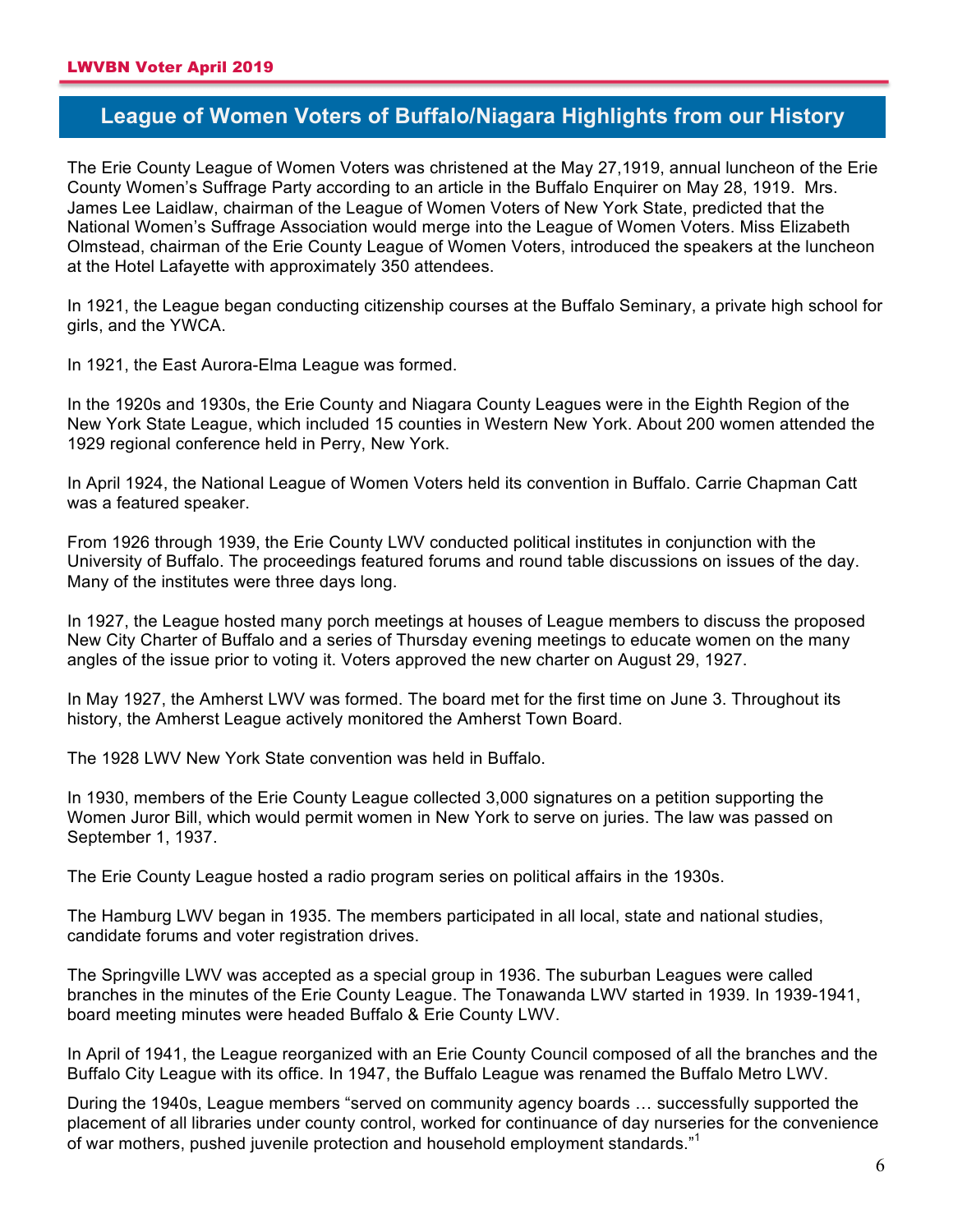### **League of Women Voters of Buffalo/Niagara Highlights from our History**

The Clarence LWV began in 1952.

Local efforts in the 1950s included working for "adequate money for Buffalo school budgets, opposition to removal of restrictions on the succession of the incumbent mayor and councilmen, increased Buffalo parks area, an opposition to appropriation of park lands without replacement of equivalent acreage."<sup>1</sup> The League continued its work for an executive type county charter.

In 1952, seven Leagues in Erie County adopted a study of the present county government and possibilities. In 1956, the Leagues promoted reorganization of Erie County government with a strong executive form of government.

The local Leagues worked tirelessly for Permanent Personal Registration (PPR) for voters beginning in the late 1940s. "Among other efforts, members painted yellow footsteps throughout downtown Buffalo, leading to the Board of Elections. The paint was supposed to wash away, but because the paint provider accidently provided indelible paint, the footsteps lasted for years. Restaurants served a special PPR sandwich of pastrami, pickle and rye on placemats that explained permanent personal registration."<sup>2</sup> In 1957, PPR was achieved!

From 1960 through 1967, the League supported the Erie County Charter that provided for a strong executive and a County Legislature composed of single member districts apportioned equally according to population. "The League's influence in gaining the charter in 1959 for Erie County is now part of a legend. Hats, bands, buttons, a quarter million handbills, two telephones and the reams of print" all were used to educate and convince voters to support the charter. Then the League worked to reapportion the Board of Supervisors; that effort was accomplished in 1967 with voter approval of the "County Legislature composed of single member districts apportioned equally according to population."<sup>2</sup>

In 1963, the Erie County Council became a coordinating unit for county wide issues and program and worked solely on issues related to county government. An ILO replaced it in 1972 for ten years. The ILO disbanded in 1982 because declining membership made it difficult to staff local boards and the ILO Board. League structure through local Leagues was retained.

From 1965 to 1971, the League "promoted the establishment of a District Court in Erie Countv."<sup>2</sup>

The League of Women Voters of Kenmore, Inc., was incorporated by the State of New York on October 26, 1967, as a 501(c)(4) not for profit. During its active tenure, the Kenmore League included Tonawanda and Grand Island. At one point, the Grand Island League became a unit of the Kenmore League.

A study to support a comprehensive public transportation system in Erie County concluded with consensus in May 1974. The position states in part, "The League envisions an integrated transportation system that will offer mobility for all people, protect the environment, conserve energy, promote efficient land use and improve the economy of the Buffalo central business district." (No footnote needed)

The Orchard Park League began in 1977.

The West Valley Demonstration Project began with the West Valley Demonstration Project Act of 1980. The act requires that the Department of Energy is responsible for solidifying the high-level waste, disposing of waste created by the solidification, and decommissioning the facilities used in the process. The radioactive waste at West Valley in southwest New York State endangers the water supply for Western New York if it is not disposed of correctly. For most of its existence, the League has had a seat at the table of the West Valley Citizen Task Force and Lee Lambert occupied that seat.